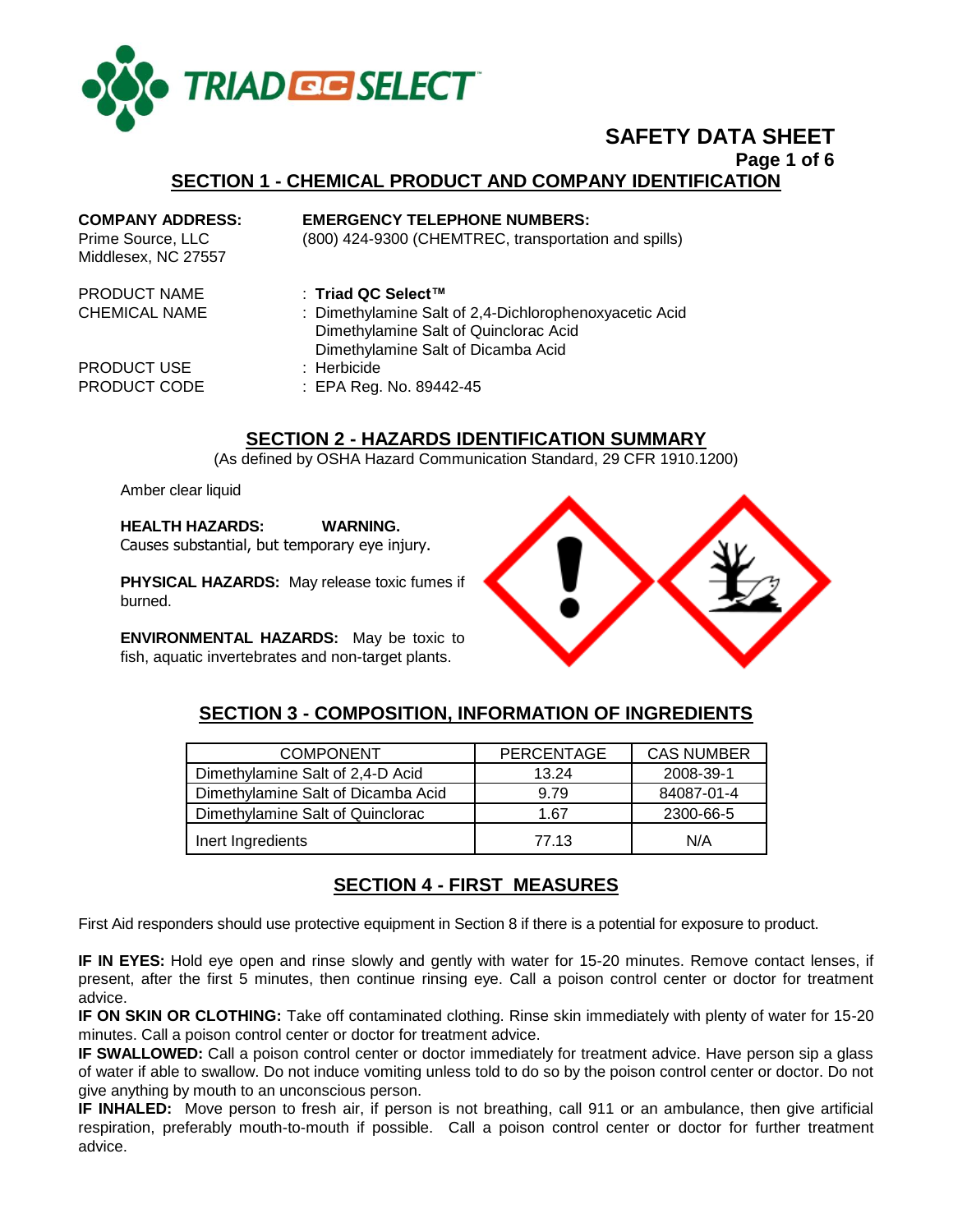

# **SAFETY DATA SHEET Page 2 of 6**

**NOTE TO PHYSICIAN**: Probable mucosal damage may contraindicate the use of gastric lavage.

Have the product container or label with you when calling a poison control center or doctor, or going for treatment. You may also contact 1-800-424-9300 for emergency medical treatment.

# **SECTION 5 - FIRE FIGHTING MEASURES**

| National Fire Protection Rating (NFPA) |  |                                                  |  |  |  |
|----------------------------------------|--|--------------------------------------------------|--|--|--|
| <b>HEALTH</b>                          |  |                                                  |  |  |  |
| <b>FLAMMABILITY</b>                    |  |                                                  |  |  |  |
| <b>REACTIVITY</b>                      |  |                                                  |  |  |  |
|                                        |  | 4=Severe 3=Serious 2=Moderate 1=Slight 0=Minimal |  |  |  |

**FLASHPOINT:** Not applicable

**EXTINGUISHING MEDIA:** Water spray, Foam

**FIRE AND EXPLOSION HAZARD:** Hydrogen chloride, Oxides of nitrogen from thermal decomposition.

**FIRE FIGHTING INSTRUCTIONS:** Evacuate area and fight fire upwind from a safe distance to avoid possible hazardous fumes and decomposition products. Dike and collect water used to fight fire to prevent environmental damage due to run off. Foam or dry chemical fire extinguishing systems are preferred to prevent environmental damage from excessive water runoff.

**FIRE FIGHTING EQUIPMENT:** Self-contained breathing apparatus with full facepiece and protective clothing.

#### **SECTION 6 - ACCIDENTAL RELEASE MEASURES**

**IN CASE OF SPILLS OR LEAKS:** Clean up spills immediately, observing precautions in Section 8 of this document. Isolate hazard area. Keep unnecessary and unprotected personnel from entering.

**SMALL SPILL:** Absorb small spills on sand, vermiculite or other inert absorbent. Place contaminated material in appropriate container for disposal.

**LARGE SPILL:** Dike large spills using absorbent or impervious material such as clay or sand. Recover and contain as much free liquid as possible for reuse. Allow absorbed material to solidify, and scrape up for disposal.

Do not allow wash waters from clean up to enter waterways.

## **SECTION 7 - HANDLING AND STORAGE**

KEEP OUT OF REACH OF CHILDREN!

**HANDLING:** Use only in a well-ventilated area. Do not reuse this container. Wear proper safety equipment specified in Section 8 when mixing, loading or otherwise handling concentrate.

**STORAGE:** KEEP FROM FREEZING. Store in safe manner. Store in original container only. Keep container tightly closed when not in use. Reduce stacking height where local conditions can affect package strength. Do not store under conditions which might adversely affect the container or its ability to function properly.

Refer to product label for additional and complete storage guidance.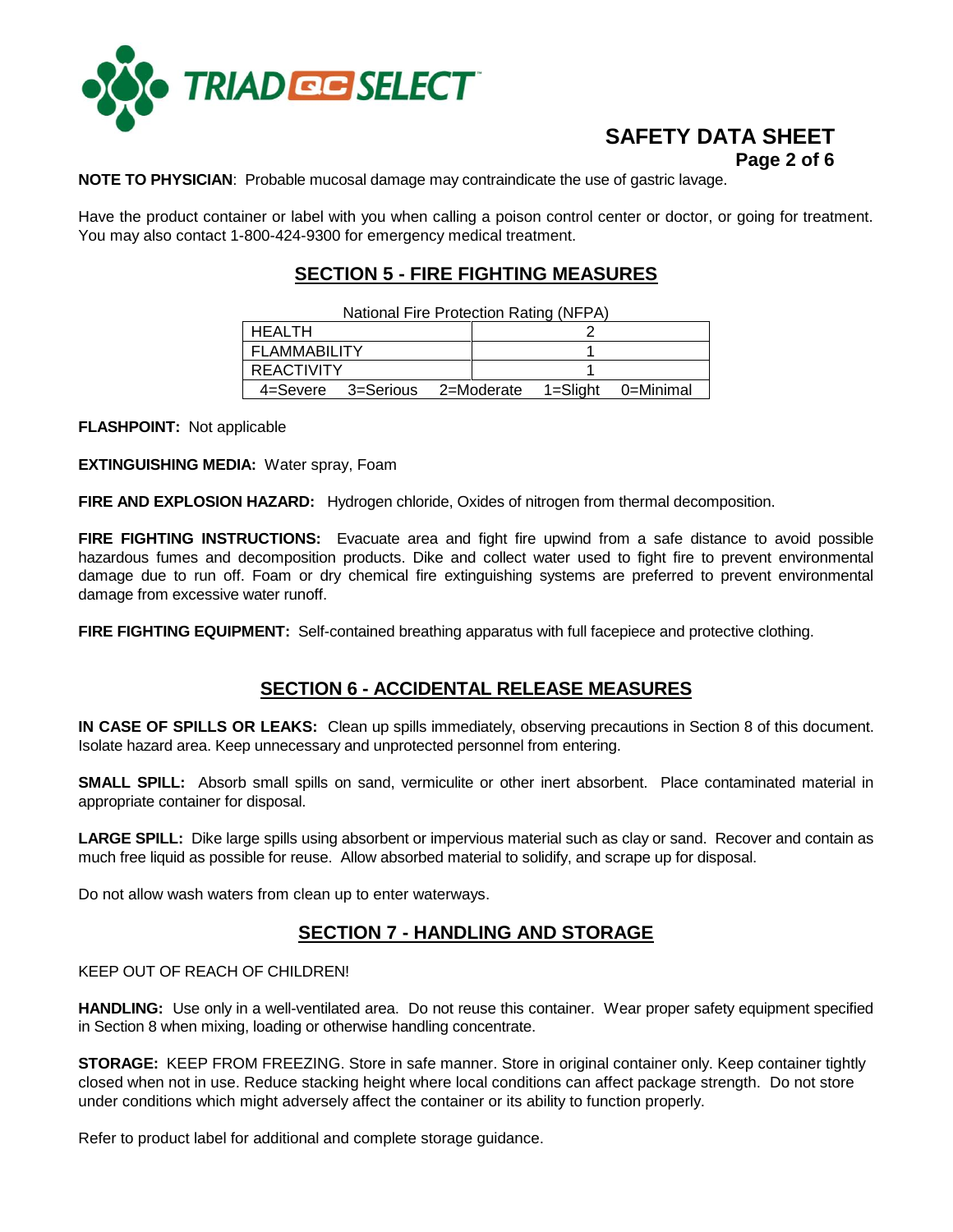

# **SAFETY DATA SHEET Page 3 of 6**

# **SECTION 8 - EXPOSURE CONTROLS, PERSONAL PROTECTION**

#### **EXPOSURE LIMITS (8 hour TWA, ppm):**

| $\cdots$<br>⊃OMP<br>JNEN.                         | <b>TWA</b><br>Ē | ΓW ∕<br>AUR |
|---------------------------------------------------|-----------------|-------------|
| Acid<br>-----<br>rophenoxvacetic<br>Jich<br>:nıor |                 | v           |

**ENGINEERING CONTROLS:** Proper ventilation is required when handling or using this product to keep exposure to airborne contaminants below the exposure limit. Local mechanical exhaust ventilation may be required. Facilities storing or utilizing this material should be equipped with an eyewash facility and a safety shower.

**PERSONAL PROTECTIVE EQUIPMENT:** Some materials that are chemical-resistant to this product are butyl rubber, natural rubber, neoprene or nitrile rubber. If you want more options, follow the instructions for Category A on an EPA chemical-resistance category selection chart.

All mixers, loaders, applicators, and other handlers must wear:

- 1. Long-sleeved shirt and long pants
- 2. Shoes plus socks
- 3. Protective eyewear (goggles, face shield, or safety glasses)
- 4. Chemical-resistant gloves
- 5. Chemical-resistant apron when mixing or loading, cleaning up spills or equipment, or otherwise exposed to the concentrate

Discard clothing and other absorbent materials that have been drenched or heavily contaminated with this product's concentrate. Do not reuse them. Follow manufacturer's instructions for cleaning/maintaining PPE. If no such instructions for washables exist, use detergent and hot water. Keep and wash PPE separately from other laundry. After each day of use, clothing or PPE must not be reused until it has been cleaned.

**USER SAFETY RECOMMENDATIONS:** Wash hands before eating, drinking, chewing gum, using tobacco or using the toilet. Remove clothing immediately if pesticide gets inside. Then wash thoroughly and put on clean clothing. Remove PPE immediately after handling this product. Wash outside of gloves before removing. As soon as possible wash thoroughly and change into clean clothing.

## **SECTION 9 - PHYSICAL AND CHEMICAL PROPERTIES**

| Appearance:                   | Amber clear liquid                                                        |
|-------------------------------|---------------------------------------------------------------------------|
| Odor:                         | Pungent amine-like odor                                                   |
| pH:                           | $6.9 - 7.9$                                                               |
| <b>Melting Point:</b>         | Not applicable                                                            |
| <b>Boiling Point:</b>         | No data                                                                   |
| <b>Flash Point:</b>           | Not applicable                                                            |
| <b>Evaporation Rate:</b>      | No data                                                                   |
| <b>Flammability:</b>          | Not flammable                                                             |
| <b>Flammability Limits:</b>   | Not applicable                                                            |
| <b>Vapor Pressure:</b>        | No data                                                                   |
| <b>Vapor Density:</b>         | No data                                                                   |
| Density:                      | $1.10 - 1.12$ g/ml (9.18 - 9.35 lb/gal.)*                                 |
| Solubility:                   | Soluble                                                                   |
| <b>Partition Coefficient:</b> | $logP = 2.58 - 2.83$ (pH 1), 0.04-0.33 (pH 5), -0.75 (pH 7) (2,4-D acid)  |
|                               | $logP = 2.75$ (pH 1), 0.59 (pH 5), -0.71 (pH 7) (MCPA acid)               |
|                               | $logP = -0.55$ (pH 5.0), $-1.88$ (pH 6.8), $-1.9$ (pH 8.9) (Dicamba acid) |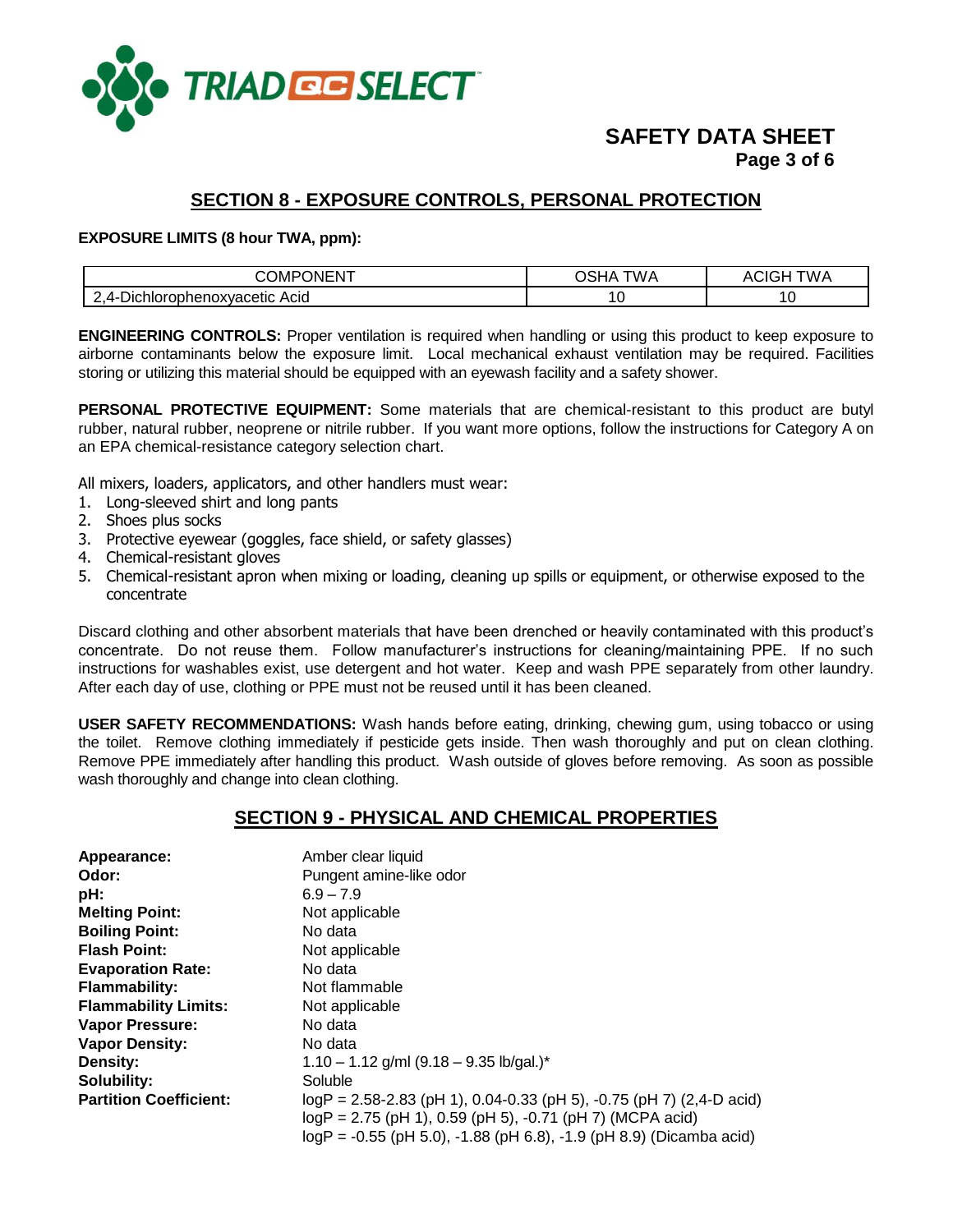

# **SAFETY DATA SHEET Page 4 of 6**

**Auto-Ignition Temperature:** No data **Decomposition Temperature:** No data **Viscosity:** 9.9 cSt @ 20°C, 4.8 cSt @40°C

\*Listed density is an approximate value and does not necessarily represent that of a specific batch.

# **SECTION 10 - STABILITY AND REACTIVITY**

**PRODUCT REACTIVITY:** Non-reactive

**CHEMICAL STABILITY:** Stable under normal conditions

**HAZARDOUS POLYMERIZATION:** Will not occur

**CONDITIONS TO AVOID:** Avoid excessive heat.

**INCOMPATIBLE MATERIALS:** Oxidizing agents and acids

**HAZARDOUS DECOMPOSITION PRODUCTS:** Thermal decomposition may release toxic gases such as HCl

# **SECTION 11 - TOXICOLOGICAL INFORMATION**

#### **ACUTE TOXICITY:**

| Oral LD <sub>50</sub> (rat)       | $\overline{\phantom{0}}$ | $3,129$ mg/Kg            |
|-----------------------------------|--------------------------|--------------------------|
| Dermal LD <sub>50</sub> (rat)     | $\overline{\phantom{0}}$ | $> 5,000$ mg/Kg          |
| Inhalation LC <sub>50</sub> (rat) | $\overline{\phantom{a}}$ | $> 2.09$ mg/L            |
| Eye Irritation (rabbit)           | $\overline{\phantom{0}}$ | Moderately irritating    |
| Skin Irritation (rabbit)          |                          | Mildly irritating        |
| Sensitization (guinea pig)        | $\overline{\phantom{0}}$ | Not a contact sensitizer |
|                                   |                          |                          |

#### **CARCINOGEN STATUS:**

| OSHA             | ٠                        | N٥                                                                                                                                                                                                                             |
|------------------|--------------------------|--------------------------------------------------------------------------------------------------------------------------------------------------------------------------------------------------------------------------------|
| NTP              | $\overline{\phantom{a}}$ | N٥                                                                                                                                                                                                                             |
| <b>IARC</b>      | $\overline{\phantom{a}}$ | 2B (phenoxy herbicides)                                                                                                                                                                                                        |
| 'ת-ימונות האדי ה |                          | the basic contract and the contract of the contract of the contract of the contract of the contract of the contract of the contract of the contract of the contract of the contract of the contract of the contract of the con |

**TERATOGENICITY:** Laboratory tests have shown decreased fetal body weights at doses toxic to mother animals

**MUTAGENICITY:** Weight of evidence indicates that 2,4-D, Quinclorac and Dicamba acid are not mutagenic

#### **SECTION 12 - ECOLOGICAL INFORMATION**

**ENVIRONMENTAL SUMMARY:** This product is toxic to fish and aquatic invertebrates and may adversely affect non-target plants. Do not apply directly to water, to areas where surface water is present, or to intertidal areas below the mean high water mark. Drift and runoff may be hazardous to aquatic organisms in water adjacent to treated areas. Do not contaminate water when disposing of equipment washwaters or rinsate.

This product has properties and characteristics associated with chemicals detected in groundwater. The use of this chemical in areas where soils are permeable, particularly where the water table is shallow, may result in groundwater contamination. Application around a cistern or well may result in contamination of drinking water or groundwater.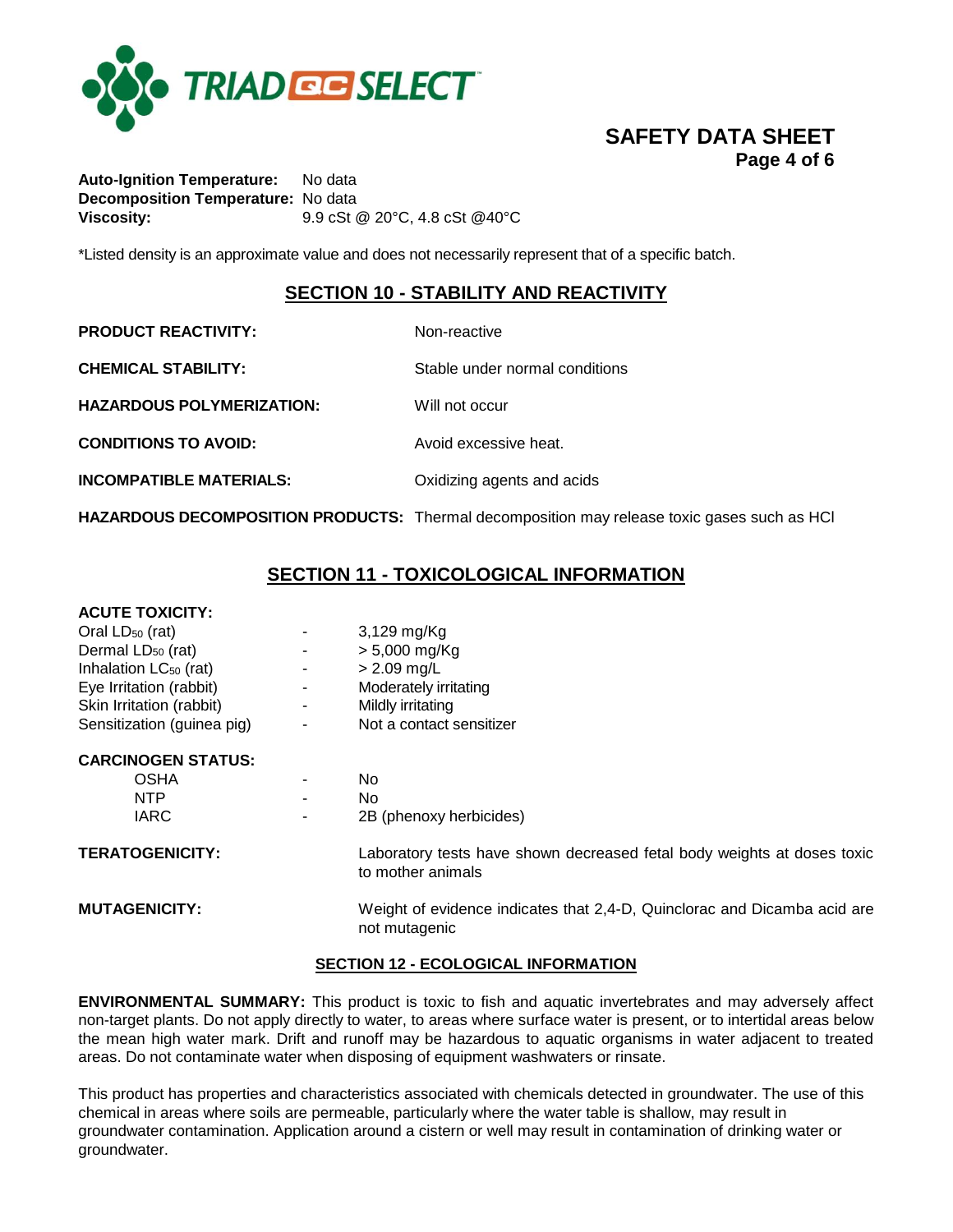

# **SAFETY DATA SHEET Page 5 of 6**

**FATE:** 2,4-D DMA salt rapidly disassociates to the parent acid in the environment. Typical half-life of the 2,4-D acid is from a few days to a few weeks depending on soil type and weather conditions. Dicamba acid is highly mobile in soil and moderately persistent with a soil half-life of 30-60 days depending on soil type and weather conditions. Quinclorac and its metabolites are persistent (with half-life > 1 year under certain conditions) and mobile with potential contaminate ground water.

| FISH TOXICITY: (2,4-D acid)                |                    | <b>AVIAN TOXICITY: (2,4-D acid)</b>         |               |
|--------------------------------------------|--------------------|---------------------------------------------|---------------|
| (96-hr LC50) Bluegill -                    | $524 \text{ mg/l}$ | (Oral LD50) Quail -                         | 500 mg/Kg     |
| (96-hr LC50) Rainbow trout -               | 250 mg/l           | (8-day Dietary LC50) Mallard Duck -         | $> 5,500$ ppm |
| FISH TOXICITY: (dicamba acid)              |                    | <b>AVIAN TOXICITY:</b> (dicamba acid)       |               |
| 96 hour LC <sub>50</sub> , Rainbow trout - | 135 $mg/L$         | Oral LD <sub>50</sub> , Bobwhite quail -    | unknown       |
| 96 hour LC <sub>50</sub> , Bluegill -      | 135 mg/L           | Oral LD <sub>50</sub> , Mallard duck -      | $2,000$ mg/Kg |
| FISH TOXICITY: (quinclorac)                |                    | <b>AVIAN TOXICITY: (quinclorac)</b>         |               |
| 96 hour LC <sub>50</sub> , Rainbow trout - | 83.5 mg/L          | Dietary LC <sub>50</sub> , Bobwhite quail - | $> 5,000$ ppm |
| 96 hour LC <sub>50</sub> , Bluegill -      | 31.6 mg/L          | Dietary LC <sub>50</sub> , Mallard duck -   | $> 5,000$ ppm |

## **SECTION 13 - DISPOSAL CONSIDERATIONS**

Do not contaminate water, food, or feed by storage or disposal.

**WASTE:** Pesticide wastes are toxic. Improper disposal of excess pesticide, spray mixture, or rinsate is a violation of federal law and may contaminate groundwater. If these wastes cannot be disposed of by use according to label instructions, contact your state Pesticide or Environmental Control Agency or the Hazardous Waste Representative at the nearest EPA Regional Office for guidance.

**CONTAINER:** Non-refillable containers: Do not reuse or refill this container. Triple rinse or pressure rinse container (or equivalent) promptly after emptying. Offer for recycling if available or puncture and dispose of in a sanitary landfill, or by incineration, or, if allowed by state and local authorities, by burning. If burned, stay out of smoke. Refillable containers: Refillable container. Refill this container with pesticide only. Do not reuse this container for any other purpose.

Cleaning the container before final disposal is the responsibility of the person disposing of the container. Cleaning before refilling is the responsibility of the re-filler.

Refer to the product label for additional and complete Container Handling instructions

# **SECTION 14 - TRANSPORT INFORMATION**

| <b>SHIPPING DESCRIPTION:</b><br>(Ground transport)                                 |                                                                                                                    |
|------------------------------------------------------------------------------------|--------------------------------------------------------------------------------------------------------------------|
| Containers $<$ 47 gallons -                                                        | Not regulated by DOT                                                                                               |
| Containers > 47 gallons -                                                          | UN3082, Environmentally Hazardous Substances, Liquid, N.O.S.<br>$(2,4-D)$ , 9, PG III, RQ $(2,4-D)$ Dimethylamine) |
| <b>HAZARD CLASS:</b><br><b>IDENTIFICATION NUMBER:</b><br><b>DOT PACKING GROUP:</b> | Environmentally Hazardous Substance (> 47 gallons)<br>UN3082<br>PG III                                             |